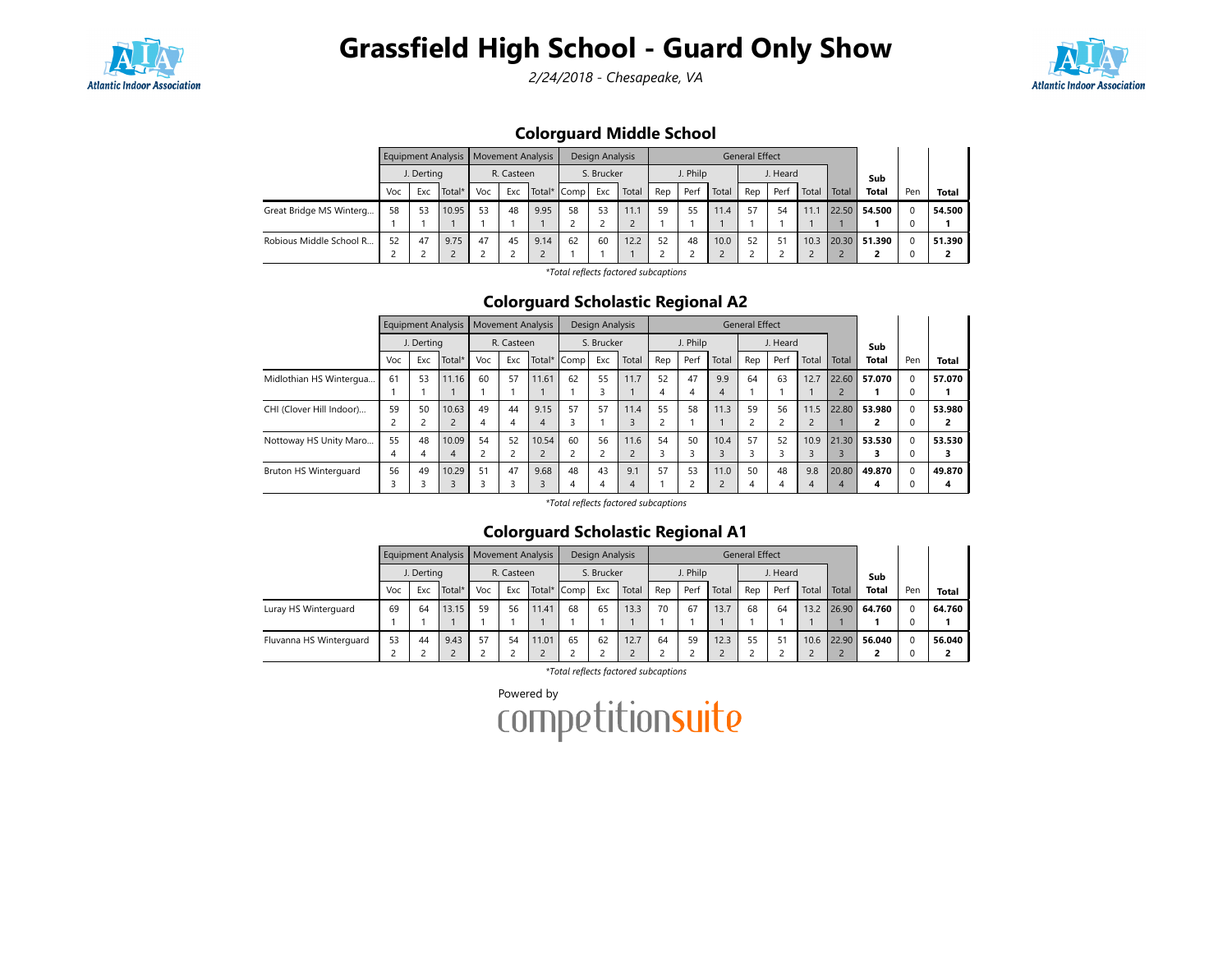

## Grassfield High School - Guard Only Show

2/24/2018 - Chesapeake, VA



### Colorguard Scholastic A3

|                          |        | Equipment Analysis |            |            | <b>Movement Analysis</b> |        |            | Design Analysis |       |          | General Effect |       |     |          |       |       |              |     |              |
|--------------------------|--------|--------------------|------------|------------|--------------------------|--------|------------|-----------------|-------|----------|----------------|-------|-----|----------|-------|-------|--------------|-----|--------------|
|                          |        | J. Derting         |            | R. Casteen |                          |        | S. Brucker |                 |       | J. Philp |                |       |     | J. Heard |       |       | Sub          |     |              |
|                          | Voc    | Exc                | Total*     | Voc        | Exc                      | Total* | Comp       | Exc             | Total | Rep      | Perf           | Total | Rep | Perf     | Total | Total | <b>Total</b> | Pen | <b>Total</b> |
| Great Bridge HS Winterg  | 65     | 62                 | 12.61      | 63         | 61                       | 12.34  | 64         | 62              | 12.6  | 63       | 62             | 12.5  | 62  | 60       | 12.2  | 24.70 | 62.250       | 0.2 | 62.050       |
|                          |        |                    |            |            |                          |        |            |                 |       |          |                |       |     |          |       |       |              |     |              |
| Nottoway HS Unity Gold   | 60     | 61                 | 12.13      | 55         | 52                       | 10.61  | 57         | 55              | 11.2  | 60       | 63             | 12.3  | 58  | 56       | 11.4  | 23.70 | 57.640       |     | 57.640       |
|                          | $\sim$ |                    | $\epsilon$ |            |                          |        |            |                 |       | 2        |                |       |     |          |       |       |              |     |              |
| Princess Anne HS Cavalie | 58     | 53                 | 10.95      | 50         | 45                       | 9.35   | 50         | 46              | 9.6   | 50       | 46             | 9.6   | 53  | 51       | 10.4  | 20.00 | 49.900       |     | 49.900       |
|                          |        |                    |            |            |                          |        |            |                 |       | 3        |                |       |     |          |       |       |              |     |              |

\*Total reflects factored subcaptions

### Colorguard Scholastic A2

|                       | Equipment Analysis   Movement Analysis |            |        |     |            |             | Design Analysis |            |       | General Effect |          |       |     |          |               |  |                |     |              |
|-----------------------|----------------------------------------|------------|--------|-----|------------|-------------|-----------------|------------|-------|----------------|----------|-------|-----|----------|---------------|--|----------------|-----|--------------|
|                       |                                        | J. Dertina |        |     | R. Casteen |             |                 | S. Brucker |       |                | J. Philp |       |     | J. Heard |               |  | Sub            |     |              |
|                       | Voc                                    | Exc        | Total* | Voc | Exc        | Total* Comp |                 | Exc        | Total | Rep            | Perf     | Total | Rep | Perf     | Total   Total |  | Total          | Pen | <b>Total</b> |
| Woodgrove HS Wintergu | 72                                     | 67         | 13.75  | 70  | 69         | 13.87       | 73              | 71         | 14.4  | 74             | 76       | 15.0  | 75  | 74       | 14.9          |  | $29.90$ 71.920 |     | 71.920       |
|                       |                                        |            |        |     |            |             |                 |            |       |                |          |       |     |          |               |  |                |     |              |

\*Total reflects factored subcaptions

### Colorguard Scholastic A1

|                           | J. Derting |     |        | Equipment Analysis   Movement Analysis |            |             |            | Design Analysis |       |         | <b>General Effect</b> |       |          |      |       |       |              |     |              |
|---------------------------|------------|-----|--------|----------------------------------------|------------|-------------|------------|-----------------|-------|---------|-----------------------|-------|----------|------|-------|-------|--------------|-----|--------------|
|                           |            |     |        |                                        | R. Casteen |             | S. Brucker |                 |       | N. Name |                       |       | J. Heard |      |       |       | Sub          |     |              |
|                           | Voc        | Exc | Total* | Voc                                    | Exc        | Total* Comp |            | Exc             | Total | Rep     | Perf                  | Total | Rep      | Perf | Total | Total | <b>Total</b> | Pen | <b>Total</b> |
| Grassfield HS Winterguard | 77         | 73  | 14.88  | 75                                     | 72         | 14.61       | 77         | 75              | 15.2  | 78      |                       | 15.5  | 78       | 77   | 15.5  | 31.00 | 75.690       |     | 75.690       |
|                           |            |     |        |                                        |            |             |            |                 |       |         |                       |       |          |      |       |       |              |     |              |
| Colonial Heights HS Conc  | 72         | 68  | 13.88  | 67                                     | 64         | 13.01       | 67         | 65              | 13.2  | 70      | 68                    | 13.8  | 70       | 68   | 13.8  |       | 27.60 67.690 |     | 67.690       |
|                           |            |     |        |                                        |            |             |            |                 |       |         |                       |       |          |      |       |       |              |     |              |

\*Total reflects factored subcaptions

Powered by<br>COMPETitionsuite